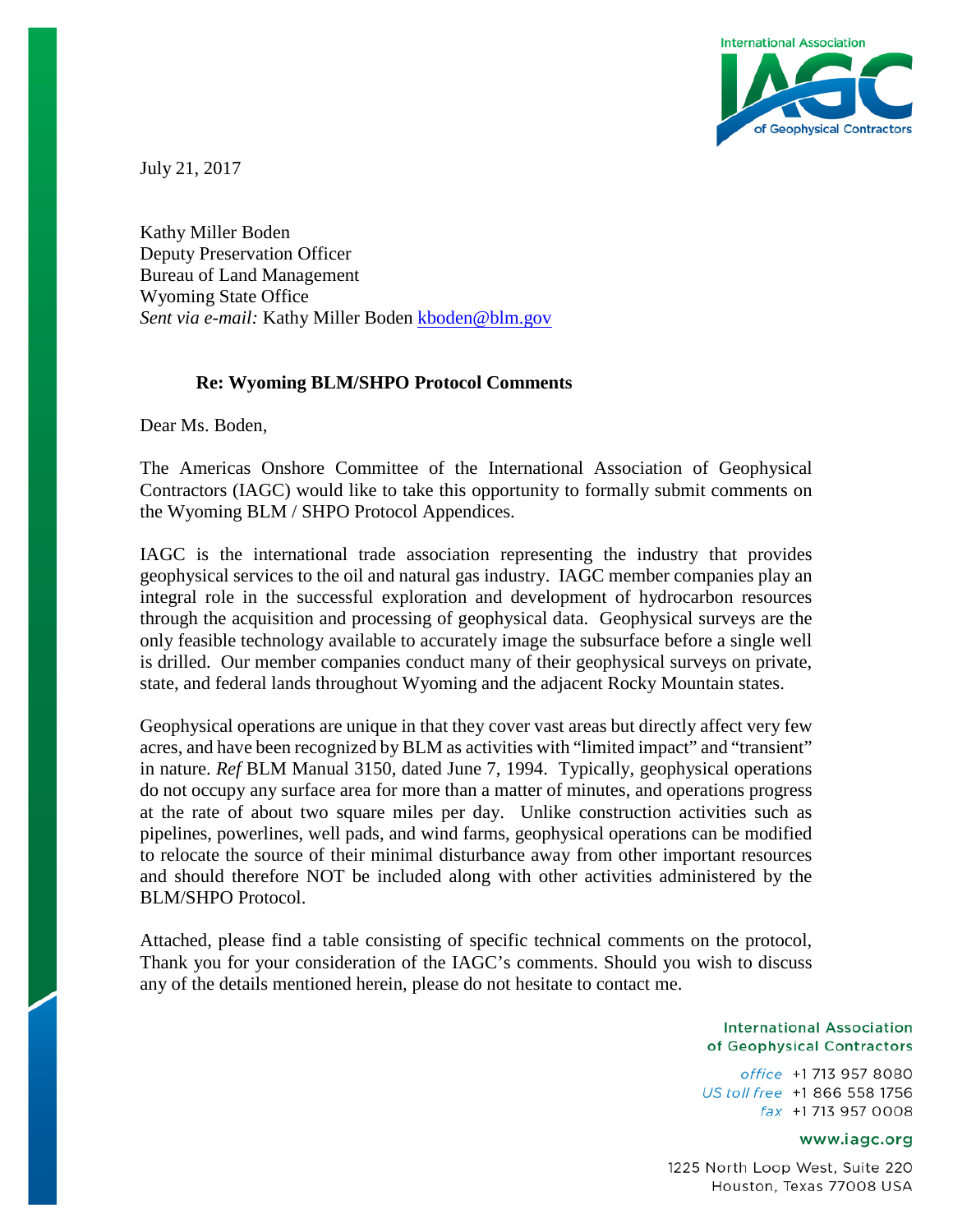Ms. Boden 2 July 21, 2017

Sincerely,

 $\omega$  to  $\omega$ 

Dustin Van Liew Director – Regulatory & Governmental Affairs International Association of Geophysical Contractors T: +1 713 957 8080 Email: [dustin.vanliew@iagc.org](mailto:dustin.vanliew@iagc.org)

Cc: -Ms. Nikki Martin, President, IAGC -Mr. Jameson White, Manager – Regulatory & Governmental Affairs, IAGC -Mr. Eddie Gonzales, IAGC Americas Onshore Committee Chair -Mr. Keith Stevens, IAGC Americas Onshore Committee Vice-Chair -Mr. Dewitt Morris, IAGC Americas Onshore Committee Member -Mr. Bret Shafer, IAGC Americas Onshore Committee Member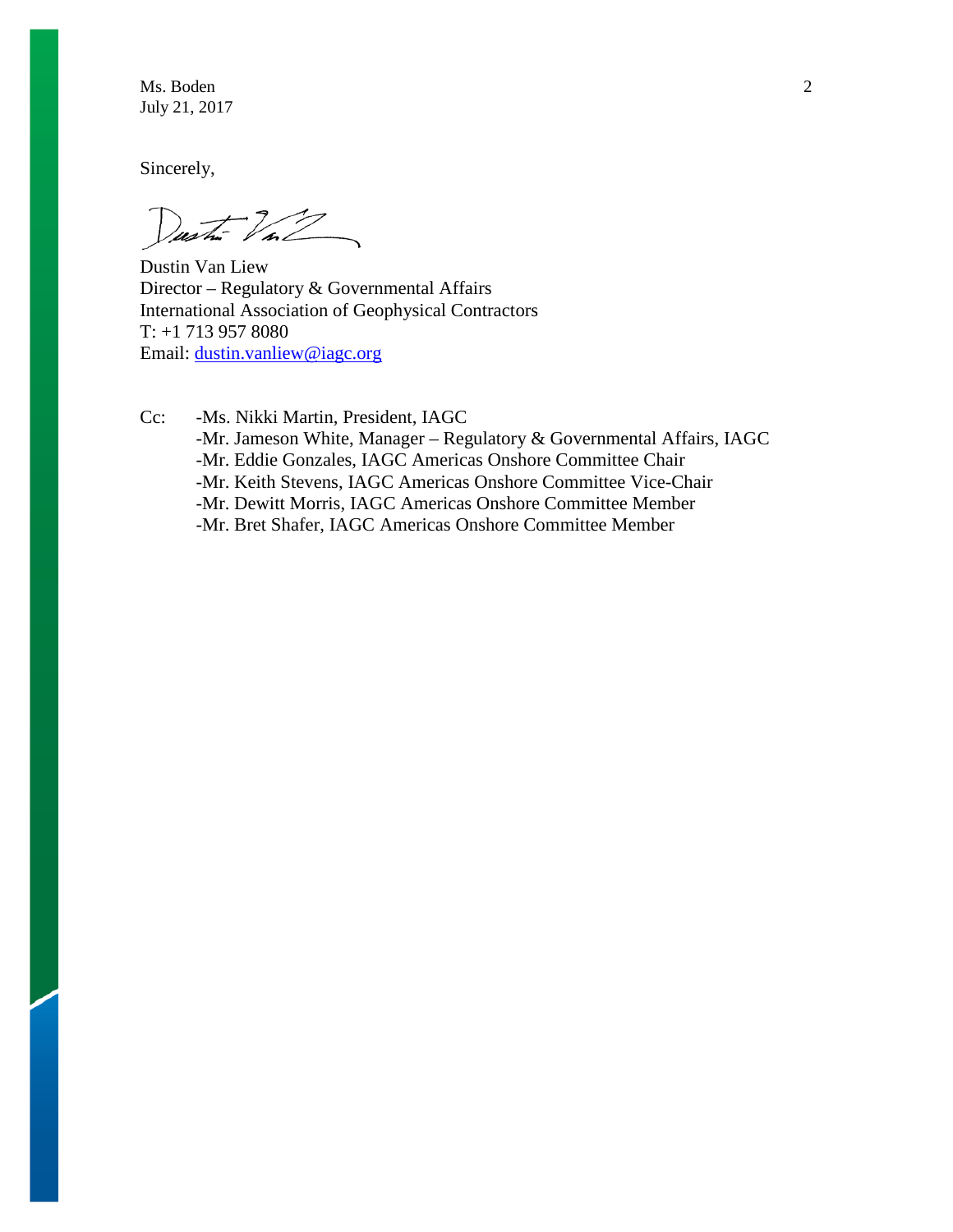| State Protocol between BLM Wyoming and the Wyoming State Historic Preservation Office<br>Comment Form: Draft Appendices Review: Seismic/Geophysical, Revisions to Appendix C and Appendix L<br>June-July 2017 |                                |                                                |                  |                                                                                                                                                                                                                                                                                                                                                                                                                                                                                                                                                                                        |                 |
|---------------------------------------------------------------------------------------------------------------------------------------------------------------------------------------------------------------|--------------------------------|------------------------------------------------|------------------|----------------------------------------------------------------------------------------------------------------------------------------------------------------------------------------------------------------------------------------------------------------------------------------------------------------------------------------------------------------------------------------------------------------------------------------------------------------------------------------------------------------------------------------------------------------------------------------|-----------------|
| <b>Comment</b><br><b>Number</b>                                                                                                                                                                               | <b>Appendix</b><br><b>Name</b> | Page<br><b>Number</b><br>and<br><b>Section</b> | <b>Commenter</b> | <b>Comment or Text Revision</b>                                                                                                                                                                                                                                                                                                                                                                                                                                                                                                                                                        | <b>Response</b> |
|                                                                                                                                                                                                               | Geophysical<br>projects        | Page 1<br>Section 1                            | <b>IAGC</b>      | Geophysical projects are typically quite flexible during the<br>planning phase and are not considered an undertaking under<br>36CFR Part 800. 16(y) until BLM authorization is required at<br>the approval of the Notice of Intent.                                                                                                                                                                                                                                                                                                                                                    |                 |
| $\overline{2}$                                                                                                                                                                                                | Geophysical<br>projects        | Page 1<br>Section 1                            | <b>IAGC</b>      | The operator will furnish BLM a clear, accurate map for the<br>stage of the project (7.5' USGS), showing the preliminary line<br>location and areas of preliminary activity, including but not<br>limited to, seismic source and receiver lines, staging areas,<br>access routes, and drop zones.                                                                                                                                                                                                                                                                                      |                 |
| $\overline{3}$                                                                                                                                                                                                | Geophysical<br>projects        | Page 1<br>Section 1                            | <b>IAGC</b>      | For a geophysical project to move forward from planning on<br>paper to physical activity on BLM administered lands, a BLM<br>authorization is required.<br>The sentence is incorrect as written and should be deleted<br>(see 43CFR3150.0-5(b)). The BLM has no regulatory<br>authority over geophysical operations until the threshold<br>of "casual use" is exceeded. That being the "use of<br>heavy equipment or explosives and do not involve<br>vehicular movement except over established roads and<br>trails are casual use" emphasis added. It should be deleted<br>entirely. |                 |
| $\overline{4}$                                                                                                                                                                                                | Geophysical<br>projects        | Page 1<br>Section 1                            | <b>IAGC</b>      | The BLM cultural resource specialist will inform the CRUP of<br>the area of potential effects (APE) and inventory requirements<br>when the fieldwork authorization is approved in CRMTracker.<br>It is important to note, the "fieldwork authorization"<br>discussed here is not a formal BLM<br>approval/authorization, rather a "checklist" procedural<br>notification that the CRUP has met the basic CRUP<br>requirements and coordination with the BLM/SHPO and<br>can now begin field inventory. This "fieldwork<br>authorization" has never gone through the Administrative     |                 |

Draft Appendices Review for State Protocol between BLM Wyoming and the Wyoming State Historic Preservation Office: Seismic/Geophysical, and Revisions to Appendix C and Appendix L $\,$  June 2017  $\,$ Comment Form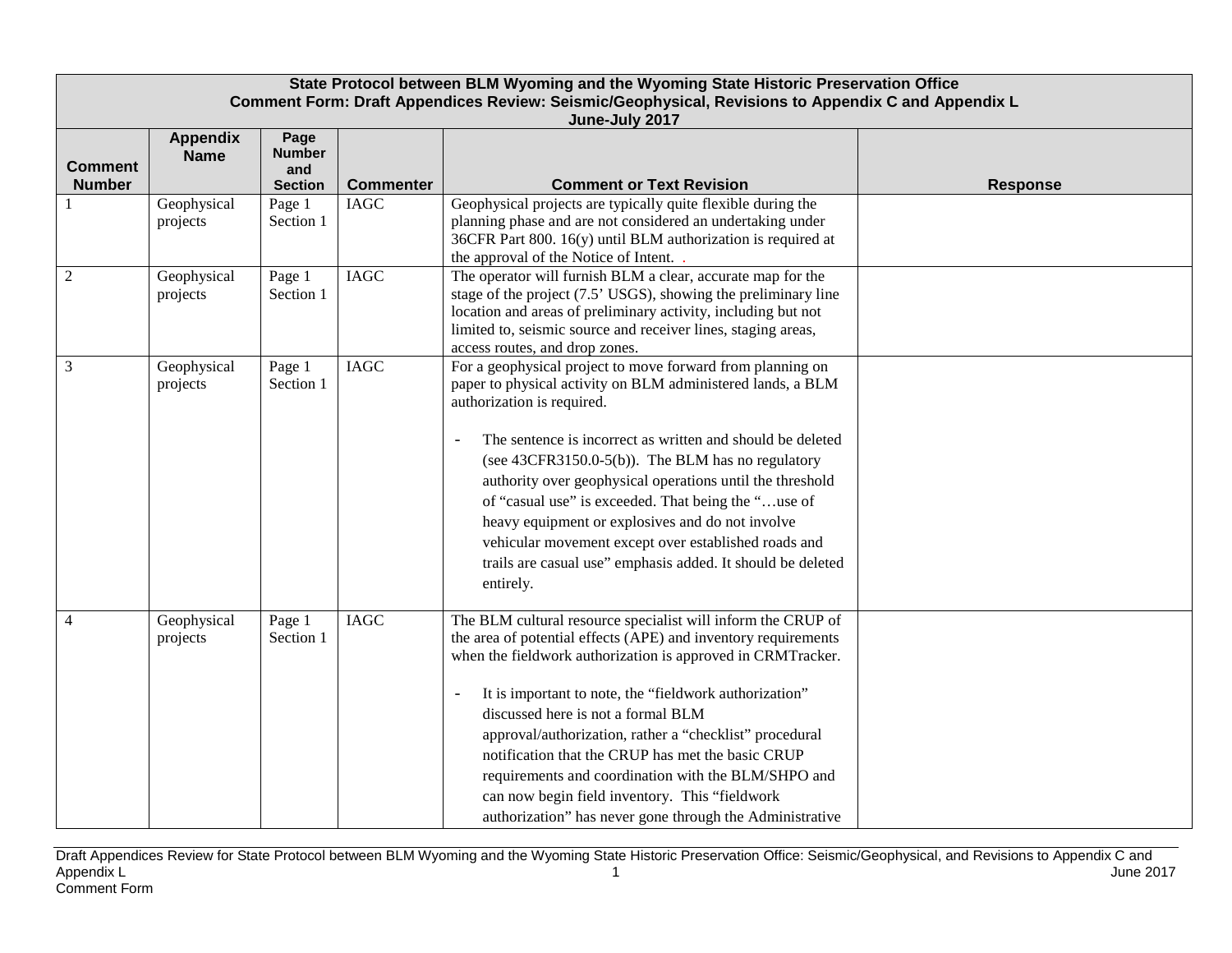| State Protocol between BLM Wyoming and the Wyoming State Historic Preservation Office<br>Comment Form: Draft Appendices Review: Seismic/Geophysical, Revisions to Appendix C and Appendix L<br>June-July 2017 |                                |                                                |                  |                                                                                                                                                                                                                                                                                                                                                                                                                                                                                                                                                                              |                 |
|---------------------------------------------------------------------------------------------------------------------------------------------------------------------------------------------------------------|--------------------------------|------------------------------------------------|------------------|------------------------------------------------------------------------------------------------------------------------------------------------------------------------------------------------------------------------------------------------------------------------------------------------------------------------------------------------------------------------------------------------------------------------------------------------------------------------------------------------------------------------------------------------------------------------------|-----------------|
| <b>Comment</b><br><b>Number</b>                                                                                                                                                                               | <b>Appendix</b><br><b>Name</b> | Page<br><b>Number</b><br>and<br><b>Section</b> | <b>Commenter</b> | <b>Comment or Text Revision</b>                                                                                                                                                                                                                                                                                                                                                                                                                                                                                                                                              | <b>Response</b> |
|                                                                                                                                                                                                               |                                |                                                |                  | Procedures Act process, does not have a formal<br>BLM/OMB approved and numbered form and does not<br>include rights of appeal to the IBLA. Therefore, it cannot<br>be considered an undertaking in and of itself. The<br>"undertaking" is the formal BLM approval of the NOI.                                                                                                                                                                                                                                                                                                |                 |
| $\sqrt{5}$                                                                                                                                                                                                    | Geophysical<br>projects        | Page 1<br>Section 2                            | <b>IAGC</b>      | For heliportable shot holes, the minimum APE is a 25-foot<br>radius from the shot hole center point.                                                                                                                                                                                                                                                                                                                                                                                                                                                                         |                 |
| 6                                                                                                                                                                                                             | Geophysical<br>projects        | Page 1<br>Section 2                            | <b>IAGC</b>      | The BLM cultural resource specialist may determine that site<br>specific conditions and/or the potential for sensitive resources<br>within an area require a larger inventory area to take into<br>account potential direct and indirect effects.<br>Minimum buffer standards are being set, but maximum<br>buffer standards need to be addressed. For example,<br>historical trails have buffers of 100 feet up to 1,320 feet.<br>Even those areas that are considered "non contributing"<br>were not allowed during the survey.                                            |                 |
| 7                                                                                                                                                                                                             | Geophysical<br>projects        | Page 1<br>Section 2                            | <b>IAGC</b>      | If the plan of development changes to where surface<br>disturbance will occur along receiver lines, or the receiver lines<br>will be laid down or picked up using motorized vehicles, a 100-<br>foot minimum corridor (i.e. the APE) will apply to those lines.                                                                                                                                                                                                                                                                                                              |                 |
| $\,8\,$                                                                                                                                                                                                       | Geophysical<br>projects        | Page 2<br>Section 2                            | <b>IAGC</b>      | All cultural resources not avoided within the APE will be fully<br>recorded. The sites remaining in the final APE will be<br>evaluated against all four criteria for eligibility to the National<br>Register of Historic Places (NRHP) (Protocol Section V.B.i).<br>This language needs to be carefully chosen. As it stands,<br>all sites whether in the final APE or not, will need to be<br>evaluated. If the seismic lines can be moved or adjusted<br>around any site, then is does not need to be evaluated.<br>This is the way other states handle arch. Surveying as |                 |

Draft Appendices Review for State Protocol between BLM Wyoming and the Wyoming State Historic Preservation Office: Seismic/Geophysical, and Revisions to Appendix C and Appendix L $\,$ Comment Form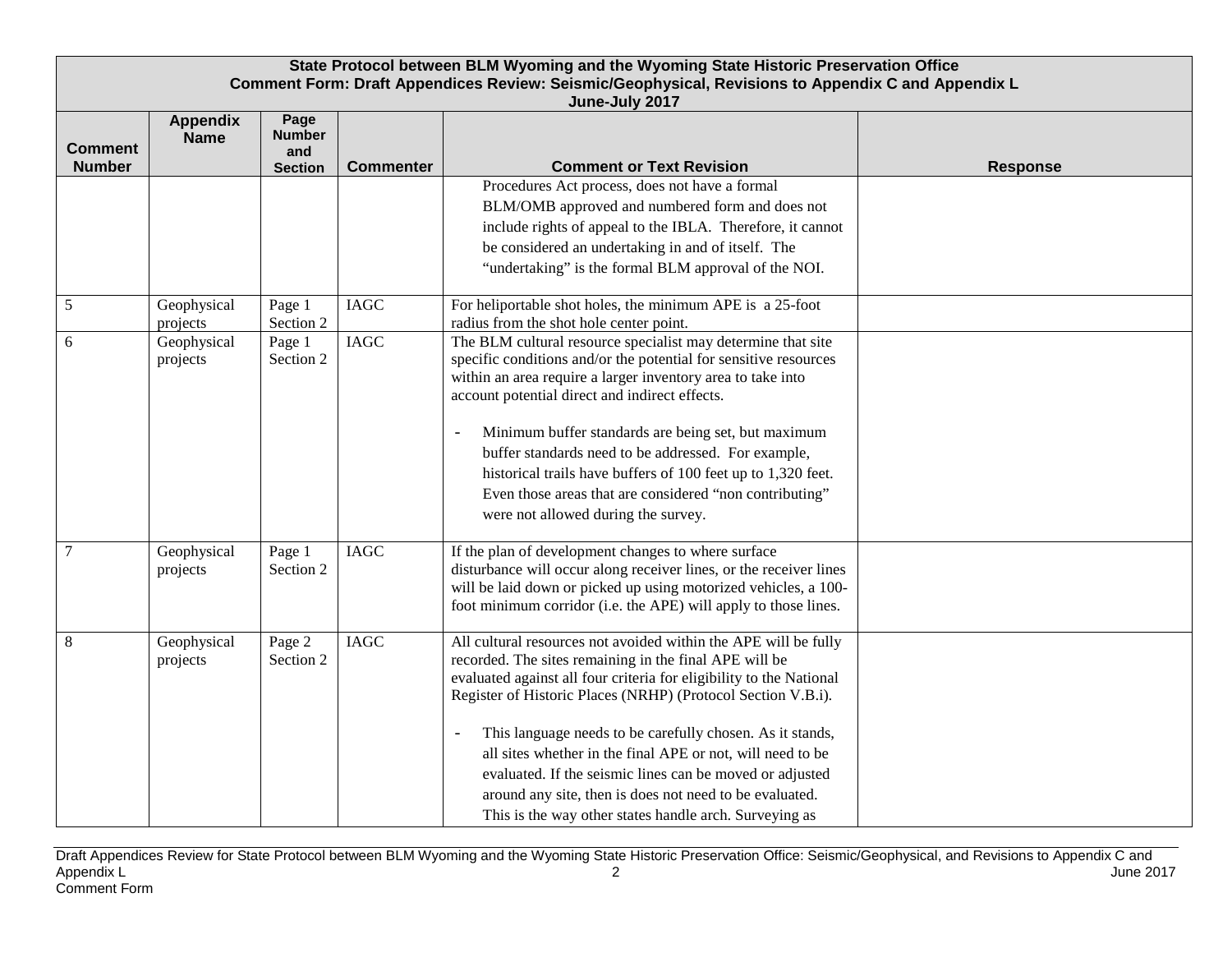| State Protocol between BLM Wyoming and the Wyoming State Historic Preservation Office<br>Comment Form: Draft Appendices Review: Seismic/Geophysical, Revisions to Appendix C and Appendix L<br>June-July 2017 |                                |                                                |                  |                                                                                                                                                                                                                                                                                                                                                                                                                                                                                                                                                                                                                                                                                |                 |
|---------------------------------------------------------------------------------------------------------------------------------------------------------------------------------------------------------------|--------------------------------|------------------------------------------------|------------------|--------------------------------------------------------------------------------------------------------------------------------------------------------------------------------------------------------------------------------------------------------------------------------------------------------------------------------------------------------------------------------------------------------------------------------------------------------------------------------------------------------------------------------------------------------------------------------------------------------------------------------------------------------------------------------|-----------------|
| <b>Comment</b><br><b>Number</b>                                                                                                                                                                               | <b>Appendix</b><br><b>Name</b> | Page<br><b>Number</b><br>and<br><b>Section</b> | <b>Commenter</b> | <b>Comment or Text Revision</b>                                                                                                                                                                                                                                                                                                                                                                                                                                                                                                                                                                                                                                                | <b>Response</b> |
|                                                                                                                                                                                                               |                                |                                                |                  | seismic is very versatile and can be moved and adjusted to<br>avoid any potential sites.                                                                                                                                                                                                                                                                                                                                                                                                                                                                                                                                                                                       |                 |
| 9                                                                                                                                                                                                             | Geophysical<br>projects        | Page 2<br>Section 5                            | <b>IAGC</b>      | If the BLM determines that sites need additional information to<br>determine eligibility, the BLM may leave the site unevaluated<br>pending further research if the cultural resource is not within<br>the final APE.                                                                                                                                                                                                                                                                                                                                                                                                                                                          |                 |
|                                                                                                                                                                                                               |                                |                                                |                  | It seems the BLM continues to have the authority to<br>require site eligibility. We need clarity not further<br>bureaucracy and additional, unnecessary costs. If<br>avoidance for all recorded sites, eligible, non-eligible and<br>undetermined is the protocol, then the resource is<br>managed and protected. This should clearly state BLM<br>WILL leave the site unevaluated                                                                                                                                                                                                                                                                                             |                 |
| 10                                                                                                                                                                                                            | Geophysical<br>projects        | Page 2<br>Section 5                            | <b>IAGC</b>      | If sites with the potential to be eligible under Criterion A, B, or<br>C are located within the indirect APE, they must be evaluated<br>prior to project authorization for assessment of effects.<br>Appendix C for "Guidance on Assessment of Setting" and<br>$\overline{\phantom{0}}$<br>"indirect APE" should fall under A.2g for temporary<br>elements for seismic surveys. There are examples of the<br>Visual Resource Management that have not used these<br>criteria and have canceled a recording program. An<br>indirect APE could also be interpreted as a means to<br>manage resources outside the legal right of the BLM or<br>State of Wyoming on Private lands. |                 |
| 11                                                                                                                                                                                                            | Appendix C                     | 2A                                             | <b>IAGC</b>      | "If the viewshed analysis indicates that a proposed undertaking<br>will not be seen from the historic property then no further work<br>is required." As stated previously there need to be a line item<br>for Setting Assessment describing circumstances for a seismic                                                                                                                                                                                                                                                                                                                                                                                                        |                 |

Draft Appendices Review for State Protocol between BLM Wyoming and the Wyoming State Historic Preservation Office: Seismic/Geophysical, and Revisions to Appendix C and Appendix L $\,$  June 2017  $\,$ Comment Form